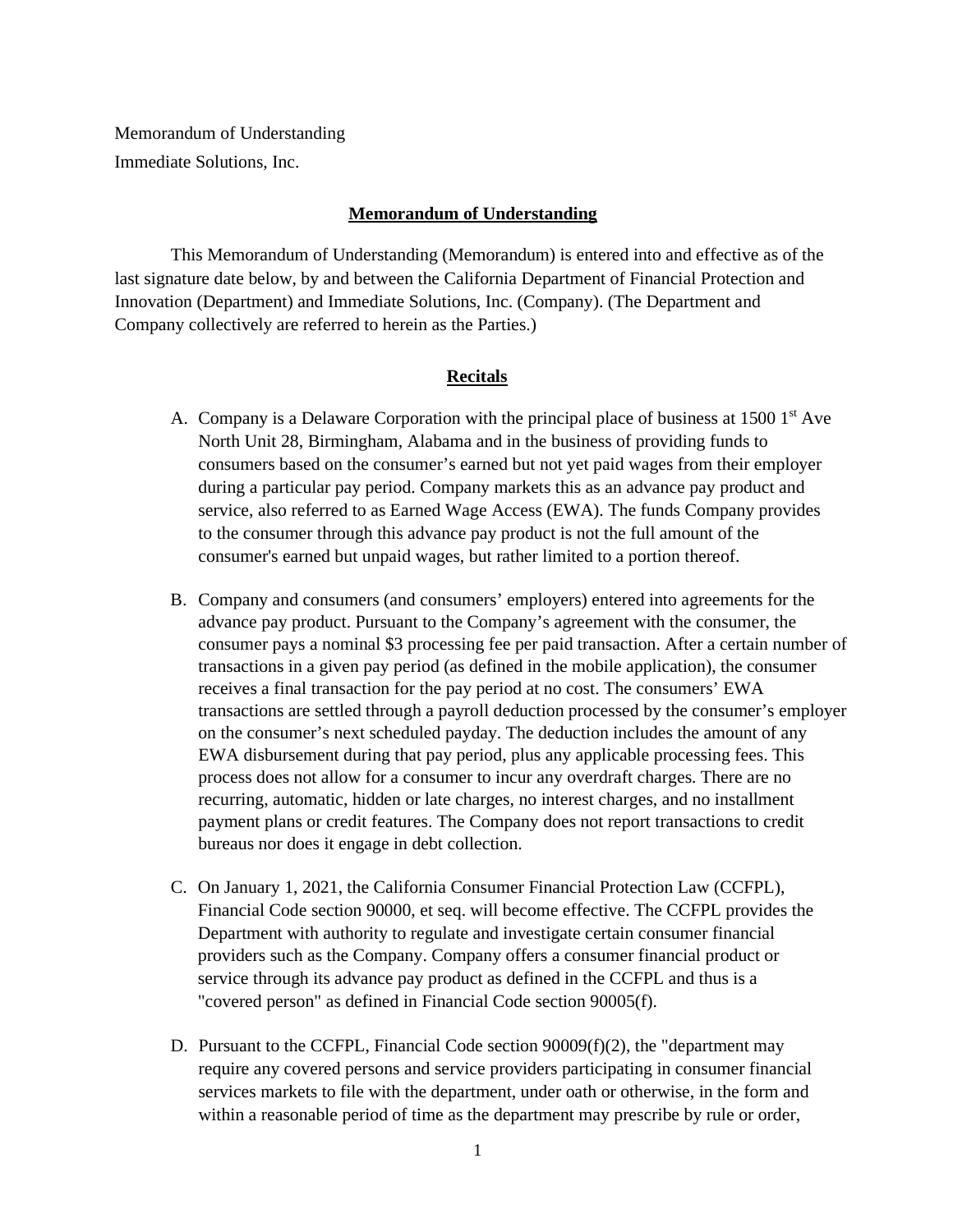annual or special reports, or answers in writing to specific questions, as necessary for the department to fulfill its monitoring, assessment, and reporting responsibilities."

- E. The Department acknowledges that Company has been and intends to continue doing business in the State of California. The Department desires to obtain regular reports concerning Company's business activities to allow it to evaluate the benefits and risks that Company and the advance pay product pose to California consumers, whether the Company's advance pay product is a loan, and whether the advance pay product subjects Company to the California Financing Law or any other provision of California law.
- F. Subject to Financial Code section 90009(f)(2), Company will provide true and accurate information under oath and subject itself to regular periodic onsite examinations as requested by the Department pursuant to the terms to this Memorandum.

# **NOW, THEREFORE, THE PARTIES AGREE AS FOLLOWS:**

- 1. With initial reporting commencing for the calendar quarter ending March 31, 2021 (and thus, to be provided to the Department by April 30, 2021), Company agrees to provide the following information and data to the Department relating to the previous calendar quarter, on a quarterly basis, no later than thirty (30) days after the end of the calendar quarter, in a form and manner reasonably acceptable to the Department including:
	- a. Advance pay payment volumes and material changes to any advance pay product agreement between Company and consumers, information describing advance amounts, average number of advances per month, duration before consumer's payback, and consumer's wages with employer during the relevant pay periods.
	- b. Repayment, delinquency and default information and rates, and number of consumers making no repayment, partial repayments, or requesting cancellations or deferrals.
	- c. Information regarding the ratio of money advanced to paycheck and frequency of consumers use of the advance pay product.
	- d. Information relating to the number, frequency, and amount of consumer "rollover" of advance repayment to next pay period.
	- e. If applicable, information relating to any "tips" received including the amount if tips, number of tips, ratio of tips to amount borrowed, and ratio of tips to amount advanced both on an aggregated and granular basis.
		- f. The Annual Percentage Rate (APR) for the advance pay product offered, if any, as calculated pursuant to Truth In Lending Act (TILA), 15 U.S.C. §§ 1601-1667f methodology. For the avoidance of doubt, subscription fees are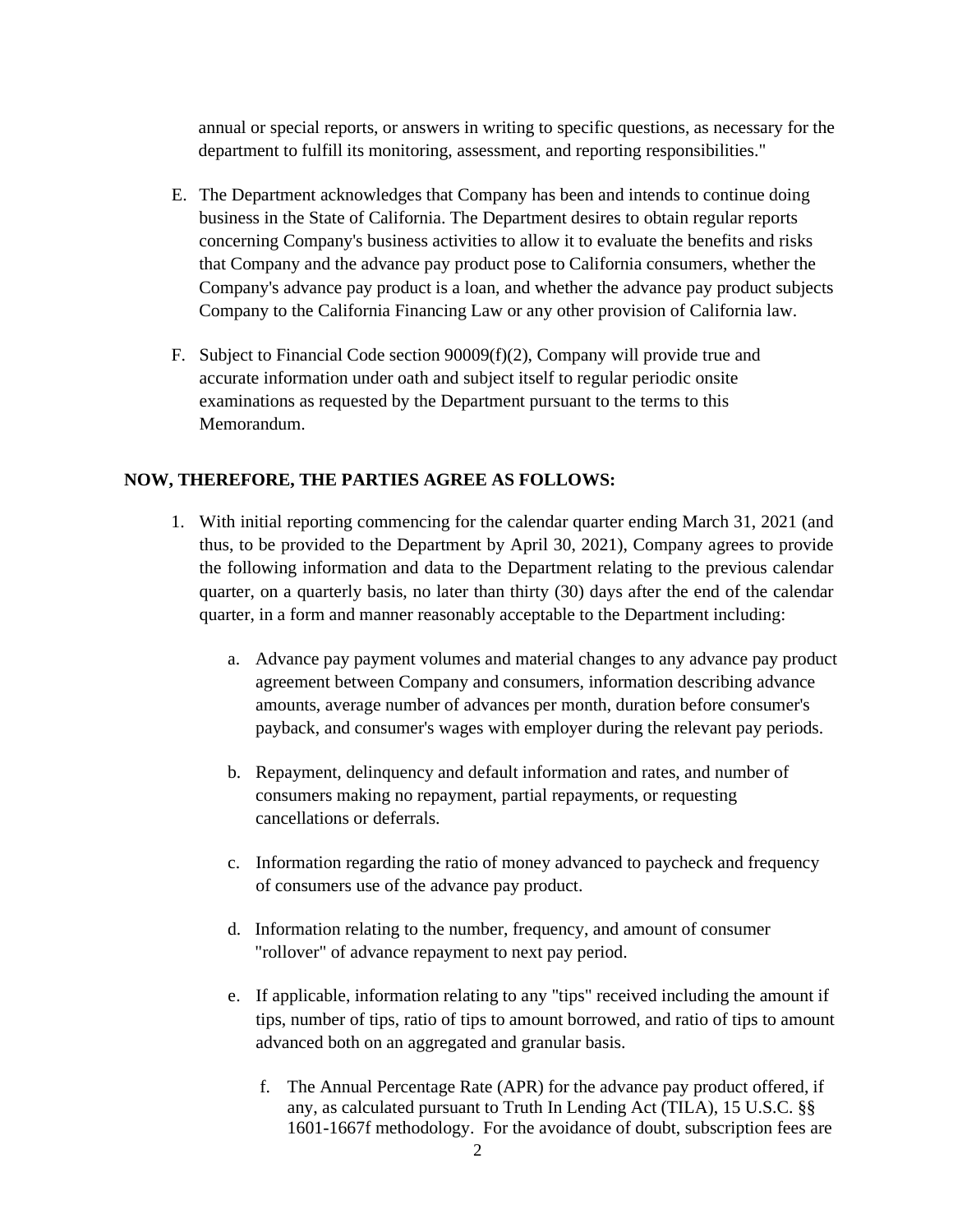not considered "finance charges" for purposes of TILA and thus are not included in an APR calculation.

- g. Other fees that may be assessed to consumers but not included in an APR calculation, such as subscription fees, voluntary gratuities, and/or fees for faster delivery of advance pay.
- h. Other aggregated and granular information, whether on a per transaction basis or otherwise, as requested by the Department that the Department seeks for its analysis.
- i. Information about consumer complaints from California consumers received by Company including the identity of the complainants, number of complaints, the nature of the complaints and Company's resolution thereof.
- j. The information required by section 1 shall be provided in a form to be developed by the Department.
- 2. Company agrees to regular periodic onsite examination of its books and records in relation to the advance pay product by the Department during regular business hours and upon at least ten (10) business days prior written notice to Company.
	- a. In connection with the examination, Company will use commercially reasonable efforts to produce documents and information as requested by the Department related to the Company's activities in California and which relate to the Company's advance pay product offered to consumers in California.
	- b. Company agrees to use commercially reasonable efforts to respond to questions in connection to such examination.
- 3. Company agrees to the following best practices with regard to its advance pay product:

 Company shall not make the offering of its financial products, either in the amount of EWA offered or suite of products offered, contingent on any tips the consumer choses to make or does not make.

- a. Comply with the TILA, if applicable.
- b. In accordance with EFTA, the CCFPL and applicable law, disclose all electronic fund transfers, deductions, and fees on a per transaction basis before the consumer authorizes the transaction.
- c. Limit the cost of EWA in a one week period to \$6 and in a two week or bi-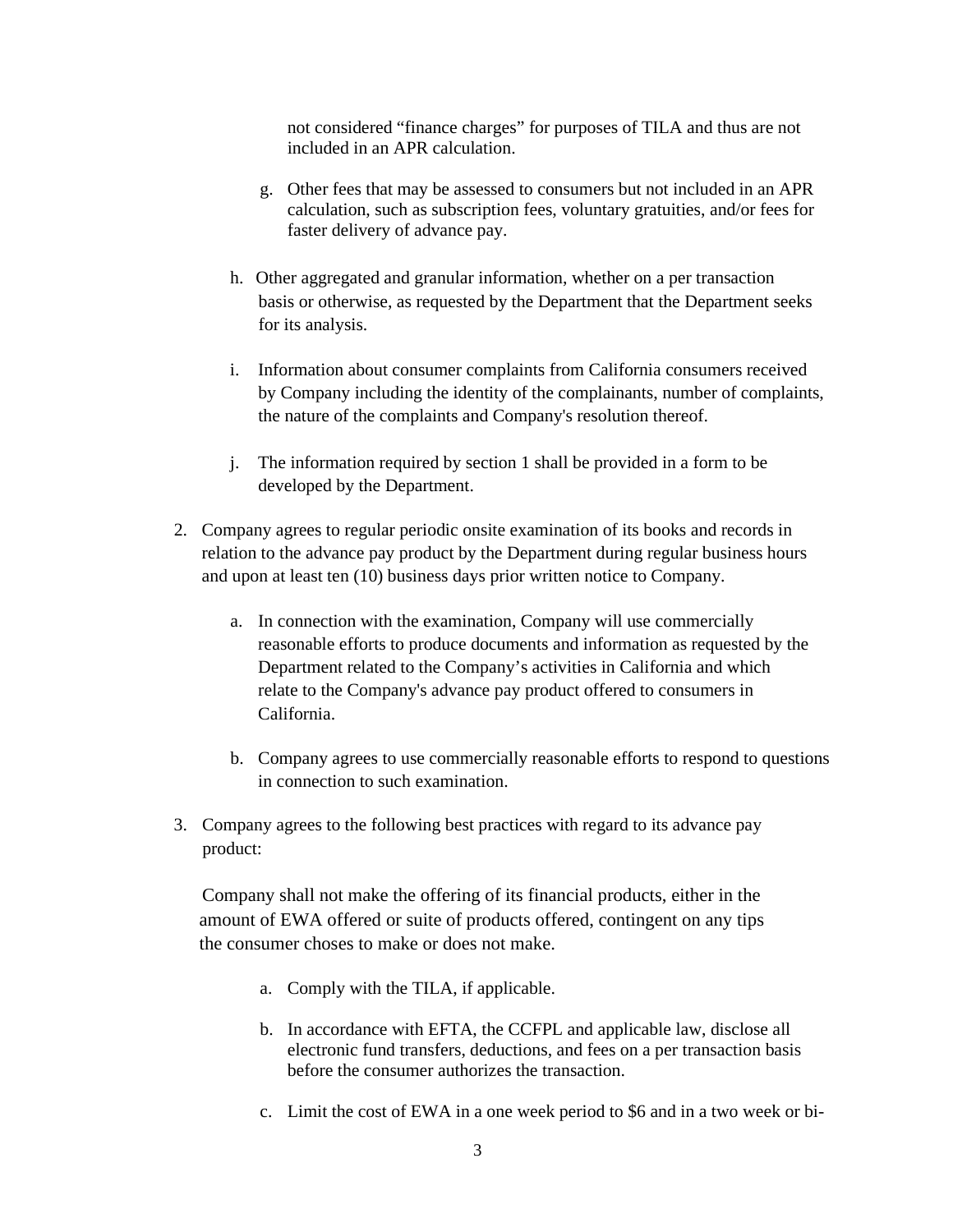monthly pay period to \$9.

- d. Disclose any potential fees that may be assessed to consumers to the consumer before advancing the funds, regardless of whether such fees are a condition of accessing the advance pay.
- e. Disclose to the consumer before the advance pay is offered, that in the event of lack of adequate funds to repay the advance in the consumer's account at the time of repayment, consumer's financial institution may assess the consumer overdraft charge(s).
- f. The funds advanced to the consumer shall not be greater than 50% of the consumer's next anticipated paycheck.
- 4. The Department agrees to withhold the information that Company provides from public disclosure to the extent permitted by Government Code section 6254, subdivision  $(d)(2)$ ,  $(d)(4)$  and  $(f)$ . However, nothing herein prevents the Department from using, sharing, or releasing the information provided by Company for law enforcement, licensing, law/policy development, and/or with sharing or publishing data in furtherance of regulatory or legislative purposes, provided that the Department anonymizes and de-identifies any personally identifiable information regarding consumers. If the Department receives a public records request or court order to share Company's data, Department agrees to notify Company within five (5) business days of receiving such request in order to allow Company to intervene if necessary. In the event that such information must be disclosed, the Department agrees to anonymize and de-identify any personally identifiable information regarding consumers as the law and/or court order allows.
- 5. Company agrees that it will, in its advance pay product agreements with California consumers disclose:
	- a. "Company is not currently licensed by the Department of Financial Protection and Innovation."
	- b. "If the Department does decide in the future to license Company, and/or require Company make modifications to its advance pay product agreement, such developments may have no impact on your obligations under this agreement."
	- c. "Although Company is not licensed by the Department, any consumer is invited to share any comment and concerns about Company or its product and practices with the Department of Financial Protection and Innovation at (866) 275-2677 (toll-free) or at the following URL: https://dfpi.ca.gov/filea-complaint/."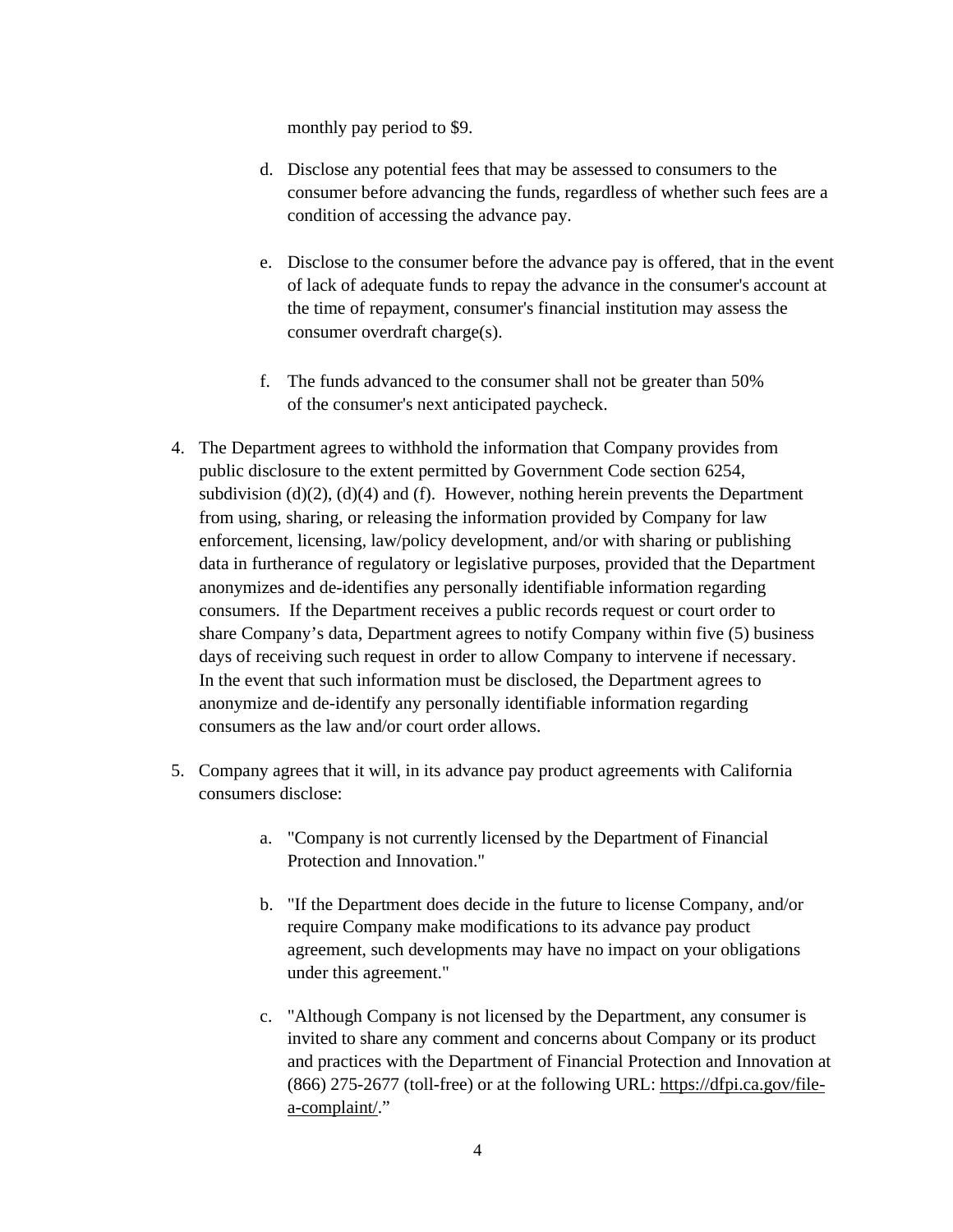- d. Company shall make this disclosure in a font (size, weight, and style) that is larger than the font of the principal text appearing on the first page of the advance pay product agreement.
- 6. Company agrees to refrain from representing to its customers that it is supervised, approved, or endorsed by the Department in any way.
- 7. Nothing in this Memorandum shall prevent the Department from asserting at any time in the future that the advance pay product offered by Company to California consumers requires licensure or registration with the Department under any law under the Department's jurisdiction. Nothing in this Memorandum shall be interpreted as the Department's approval of Company's business model or conclusion that the model complies with state or federal law.
- 8. Nothing in the terms of the Memorandum involves or is a result of a finding by the Department that the Company has violated or is in violation of any law, including but not limited to the CCFPL, in connection with its offering of EWA products to California consumers, or as an admission by Company of any violation of California law or regulation.
- 9. Nothing in this Memorandum shall be interpreted to restrict the Department from asserting any provision of any law under the Department's jurisdiction that applies to EWA products. Nothing in the terms of this Memorandum, nor the existence of this Memorandum, shall be used as evidence for or against the proposition that advance pay products are subject to the licensure under the laws in this state in any legal or administrative proceeding, whether or not the Department is a party to the proceeding. Furthermore, the terms of this Memorandum shall not be used as evidence in any legal proceeding between the Parties, except to enforce the provisions of this Memorandum.
- 10. This Memorandum shall terminate upon (i) 60-days written notice by the Department, (ii) 60-days written notice by Company, (iii) the effective date of regulations adopted by the Department governing EWA, (iv) the date of Company's licensure under legislation adopted by the California State Legislature regarding EWA products; or (v) the effective date of legislation adopted by the California State Legislature that repeals the CCFPL.
- 11. This Memorandum is governed under the laws of the State of California.
- 12. An electronic signature, or a faxed, photocopied, or scanned copy of an original signature, shall be deemed the same as an original signature.